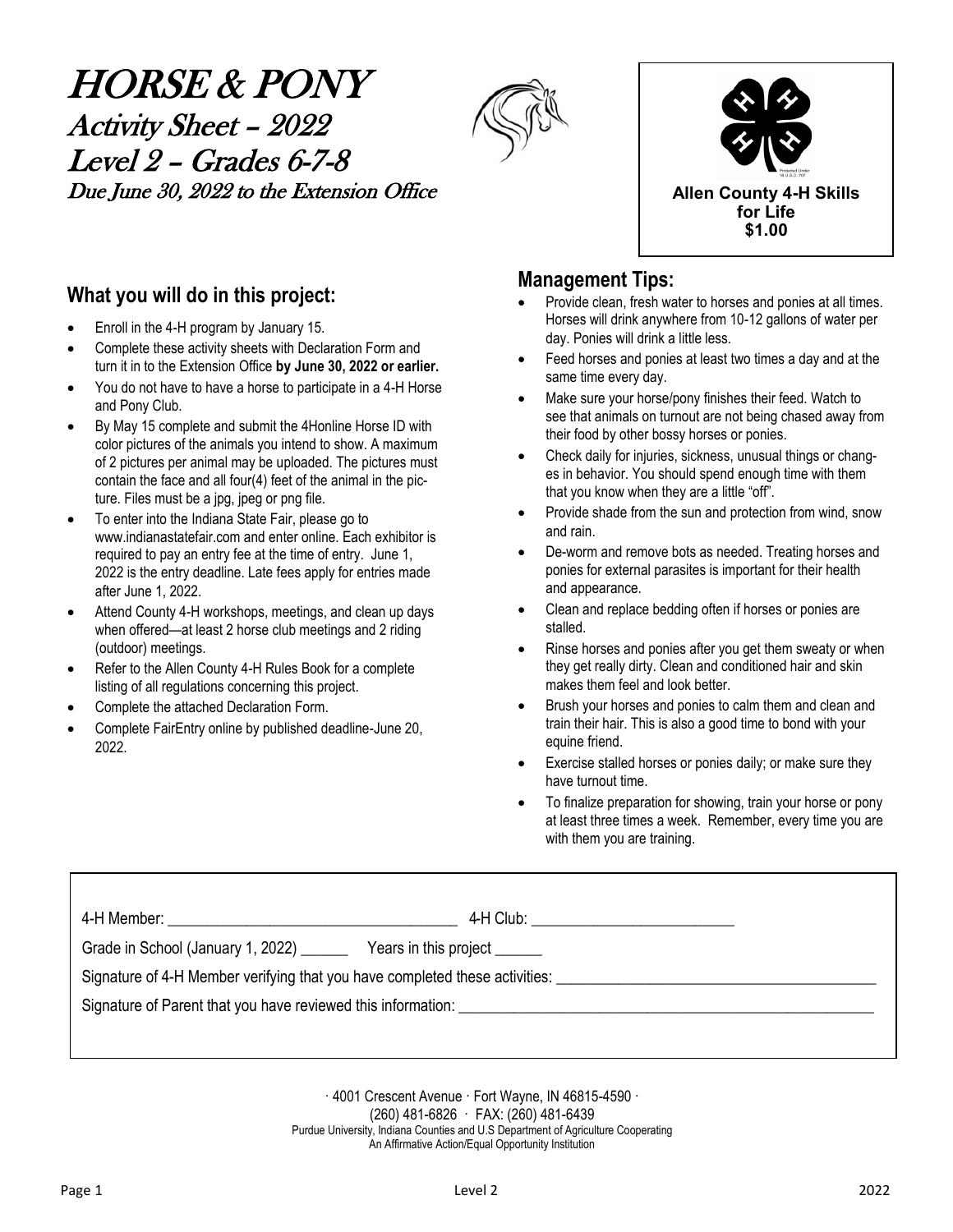### **4-H Animal Care:**

The Indiana 4-H program strongly supports positive animal care and strongly opposes animal abuse. 4-H is also dedicated to the mission of developing youth and volunteers through "Learning by Doing" programs. 4-H livestock projects teach life skills such as acquiring knowledge, making decisions, and applying leadership skills.

When working and caring for animals, it is important to insure that appropriate safety measures are in place for both the animals and the persons who care for them. Therefore, there is no substitute for knowledge, common sense, and experience.

Animal handlers should study and learn to anticipate an animal's reaction and try and avoid problem situations. It is most important that 4-H members understand an animal's behavior so one can "outsmart" not "outmuscle" an animal. Foremost in the 4-H'er mind should always be safety of the handler and the animal An animal's good health is often directly related to the environmental factors associated with its living space. The presence of predators, dust, odors, pests, temperature, and humidity has a direct effect on an animal's well-being.

Animals react favorably to daily care and comfortable housing. Consideration should also be given to specific animal needs such as size of their housing space, lighting, and ventilation. The best facilities and equipment cannot and should not be a substitute for daily observation and careful attention to signs of illness, injury, and/or unusual behavior.

Completed On Line 4-H Enrollment by January 15, 2022

Completed Animal ID on Line by May 15, 2022

Turn in Activity Sheets with Declaration Form by June 30, 2022 @ 4:30 PM to the Extension Office.

\_\_\_\_ Completed Fair Entry on line by June 20, 2022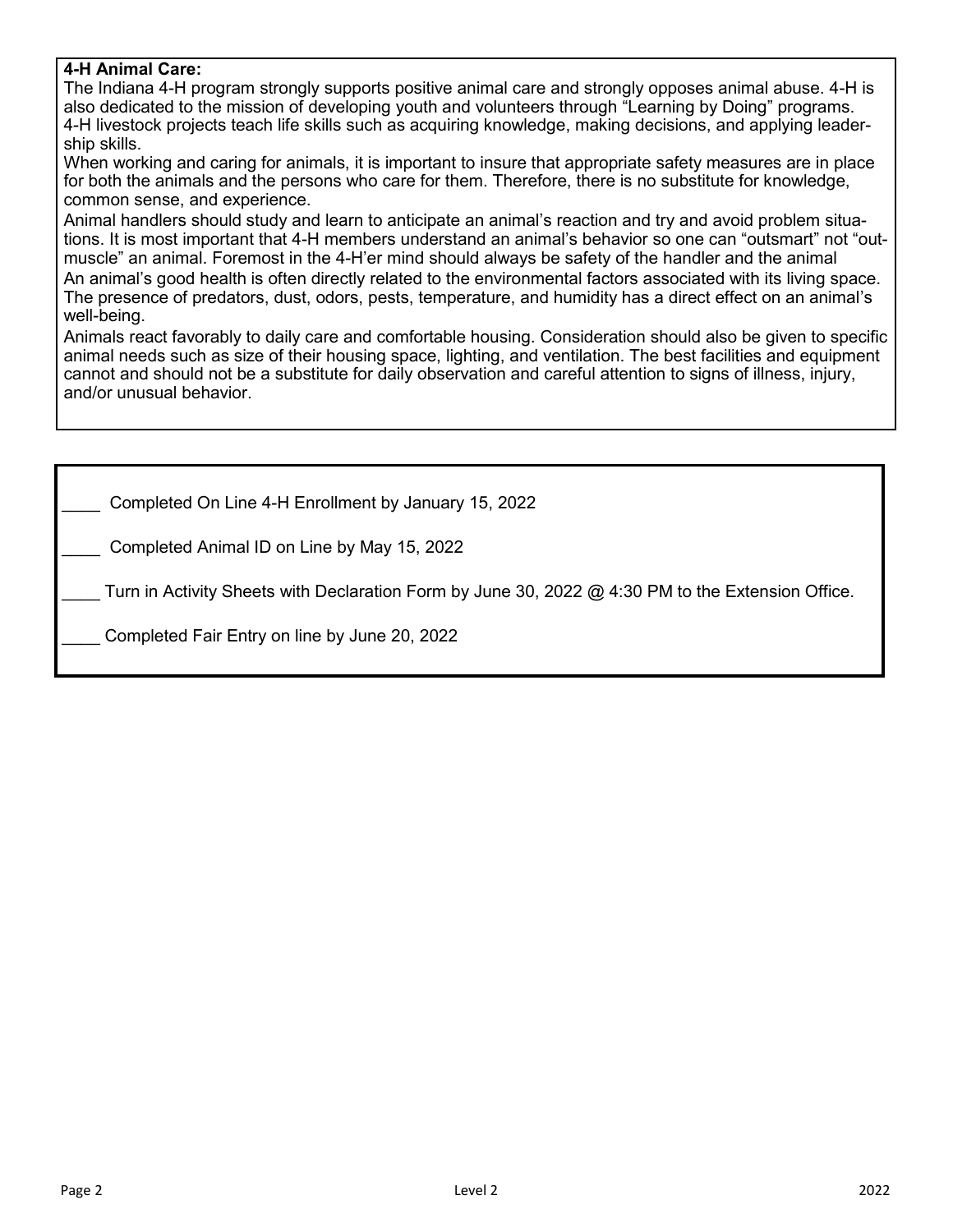# **Level 2**

# **Name the parts of the hoof**



| $\overline{A}$ |  |
|----------------|--|
| $\mathsf B$    |  |
| $\mathsf C$    |  |
| D              |  |
| E              |  |
| F              |  |
| G              |  |
| H              |  |
|                |  |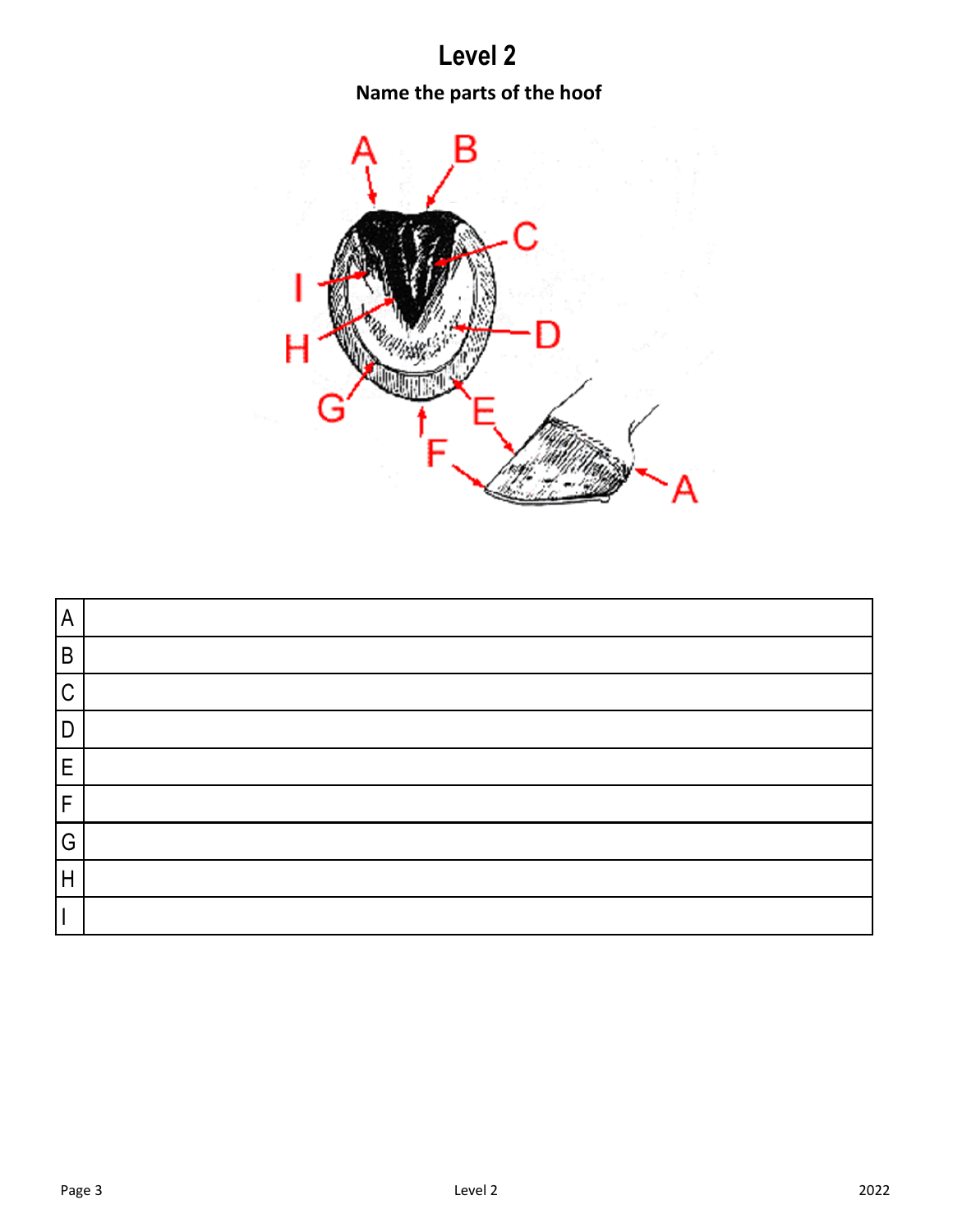### **True or False**

- **T F** Putting shoes on a horse is always best for them.
- **T F** In icy and muddy conditions shoes help the horse have more traction.
- **T F** If a horse wears shoes for too long the hoof can grow over the shoe.
- **T F** Shoeing helps minimize shock to a horse's ligaments and tendons.
- **T F** A person who does the shoeing is called a farrier.

# **Level 2 Activity 3**

### **Please draw a line from the name of the gait to the correct gait description.**

| Walk                | A rapid two beat diagonal gait         |
|---------------------|----------------------------------------|
| <b>Running Walk</b> | Slow, natural, flat footed 4 beat gait |
| Trot                | Easy, rhythmical 3 beat gait           |
| Rack                | Natural, faster walking gait           |
| Canter              | Fast, flashy, evenly timed 4 beat gait |

What is the normal temperature of a horse?

What is the normal respiration rate for a horse?

List five signs that your animal is sick.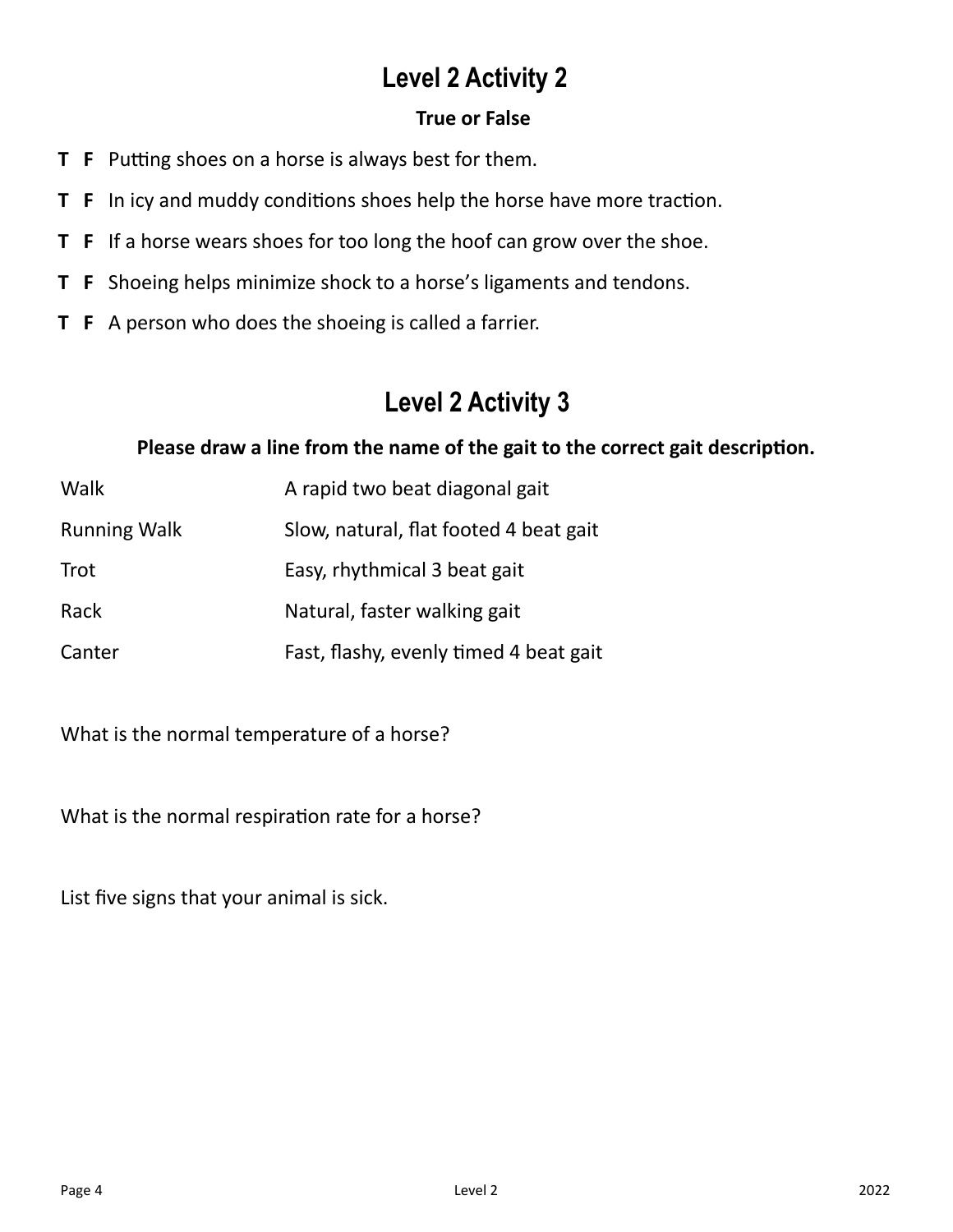Define the following terms.

What is colic, and why is it important to prevent it? Why are horses prone to colic?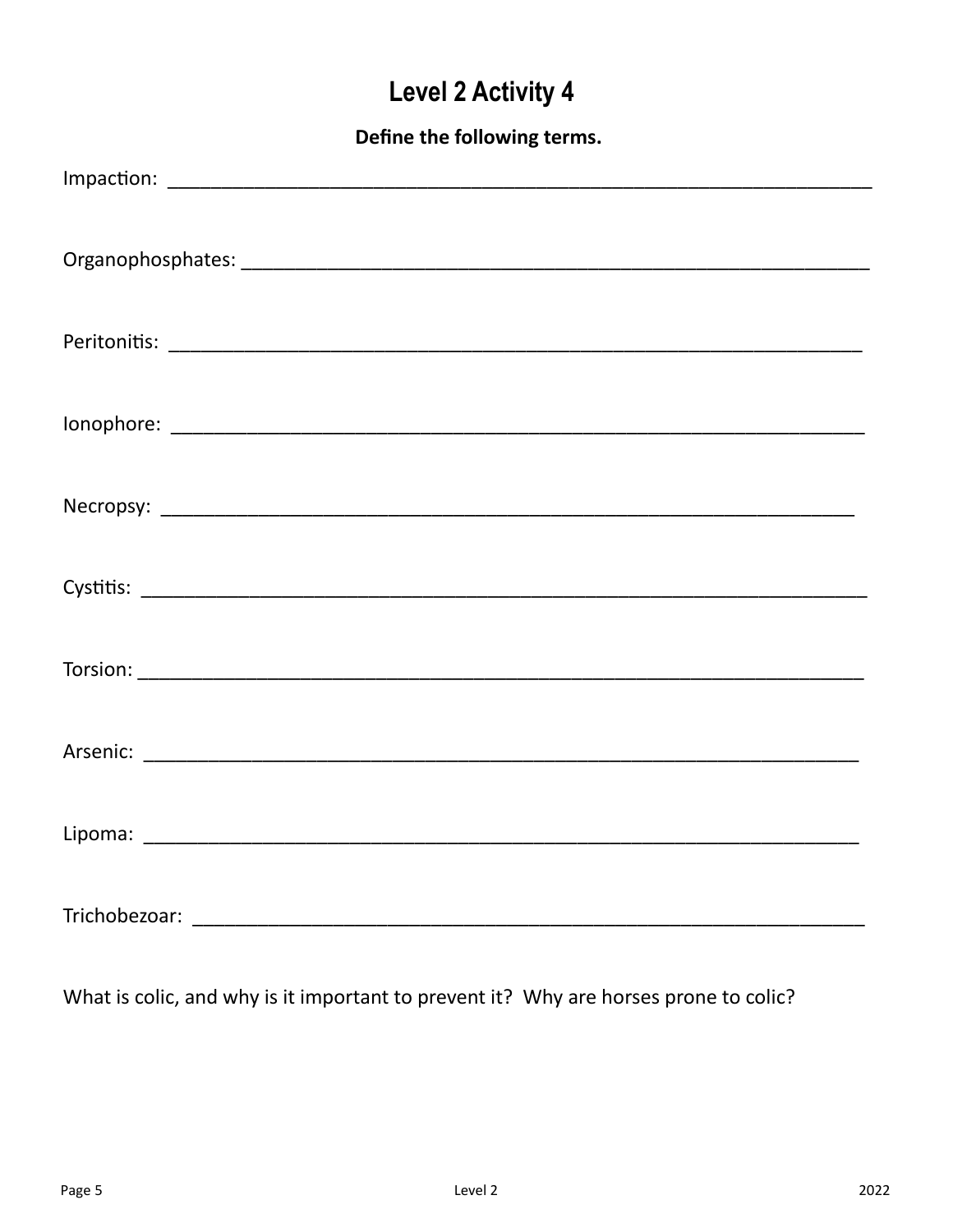**With the following fence types listed below, make a chart comparing each. Include a picture of the fence type, and rate on a scale of 1 – 5 with 5 being excellent on these factors: Visibility, Safety, and Cost. Total these scores and rank them from best to worst.**

**Square mesh Fence:**

**Wood Fence:**

**Barbed Wire Fence:**

**Smooth Wire / High Tensile Fence:**

**Electric Wire Fence:**

**Electric Tape Fence:**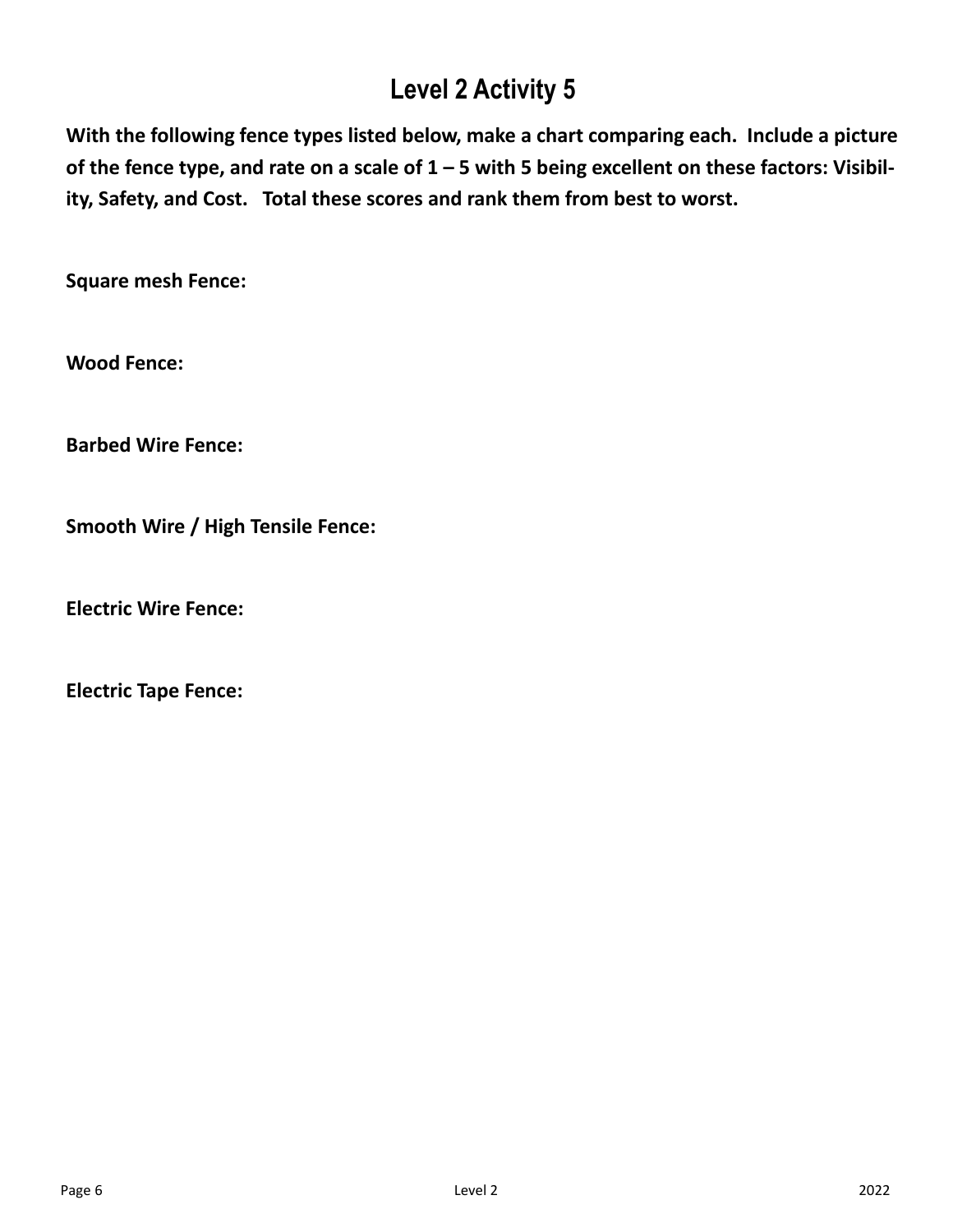**Create your ideal stable / facility, include pictures of features and also create a floor plan with details and label with ideal dimensions. You can do this on another page if you wish.**